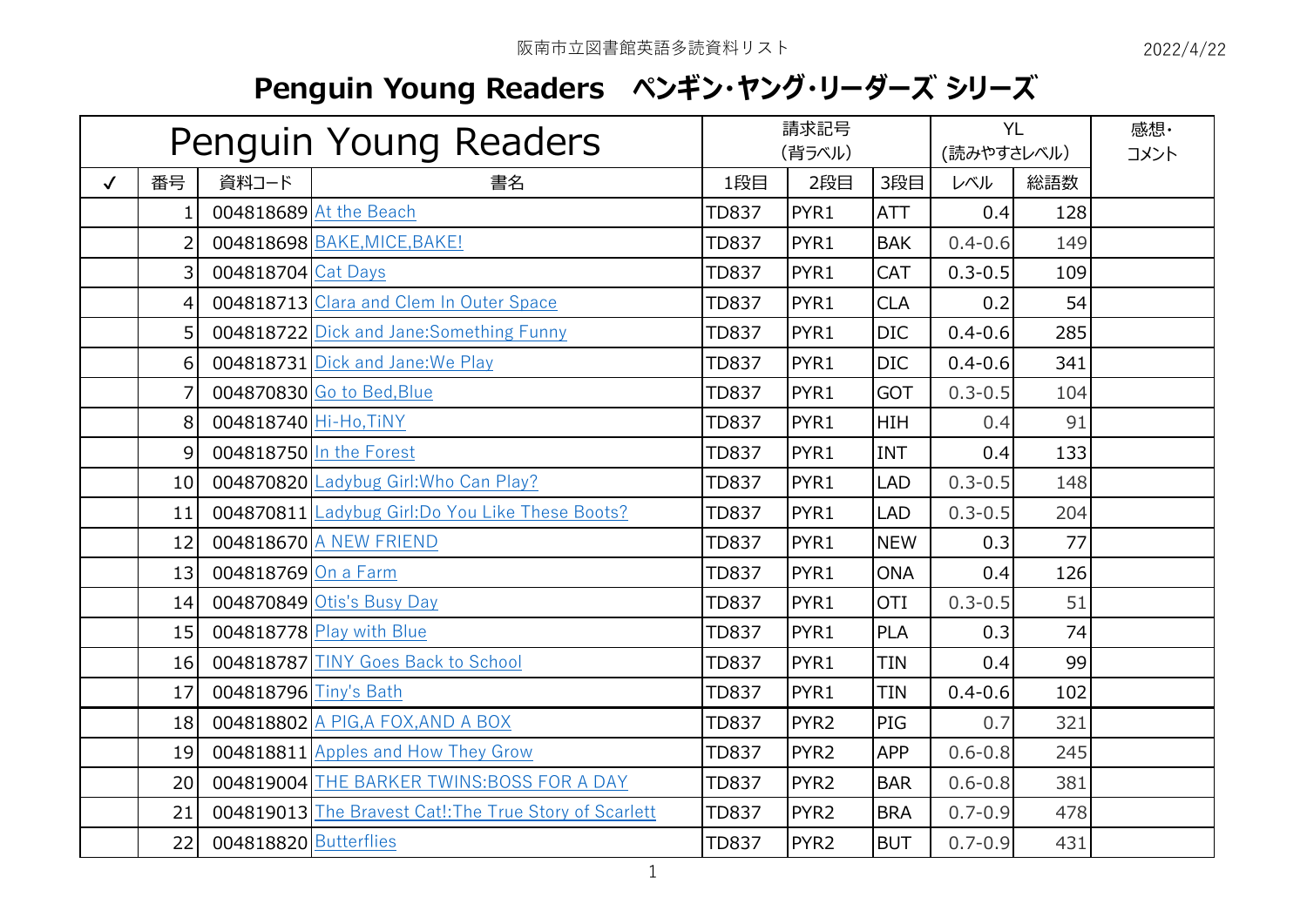|              | Penguin Young Readers |                    |                                                |              | 請求記号<br>(背ラベル)   |            |             | <b>YL</b><br>(読みやすさレベル) | 感想·<br>コメント |
|--------------|-----------------------|--------------------|------------------------------------------------|--------------|------------------|------------|-------------|-------------------------|-------------|
| $\checkmark$ | 番号                    | 資料コード              | 書名                                             | 1段目          | 2段目              | 3段目        | レベル         | 総語数                     |             |
|              | 23                    | 004818830 Cat Show |                                                | <b>TD837</b> | PYR <sub>2</sub> | <b>CAT</b> | $0.6 - 0.8$ | 329                     |             |
|              | 24                    |                    | 004870910 Chip Wants a Dog                     | <b>TD837</b> | PYR <sub>2</sub> | <b>CHI</b> | $0.6 - 0.8$ | 277                     |             |
|              | 25                    |                    | 004870885 Dick and Jane: We See                | <b>TD837</b> | PYR <sub>2</sub> | <b>DIC</b> | $0.6 - 0.8$ | 421                     |             |
|              | 26                    |                    | 004870858 Frances Dances                       | <b>TD837</b> | PYR <sub>2</sub> | <b>FRA</b> | $0.6 - 0.8$ | 243                     |             |
|              | 27                    |                    | 004870894 FROGGY IS THE BEST                   | <b>TD837</b> | PYR <sub>2</sub> | <b>FRO</b> | $0.6 - 0.8$ | 301                     |             |
|              | 28                    |                    | 004819022 The Garden That We Grew              | <b>TD837</b> | PYR <sub>2</sub> | <b>GAR</b> | $0.8 - 1.2$ | 170                     |             |
|              | 29                    |                    | 004870929 Holiday Helper                       | <b>TD837</b> | PYR <sub>2</sub> | <b>HOL</b> | $0.6 - 0.8$ | 186                     |             |
|              | 30 <sup>°</sup>       |                    | 004818849 ICE-COLD BIRTHDAY                    | <b>TD837</b> | PYR <sub>2</sub> | <b>ICE</b> | 0.7         | 430                     |             |
|              | 31                    |                    | 004818858 Jason's Bus Ride                     | <b>TD837</b> | PYR <sub>2</sub> | <b>JAS</b> | $0.5 - 0.7$ | 214                     |             |
|              | 32                    |                    | 004818867 Kate Skates                          | <b>TD837</b> | PYR <sub>2</sub> | <b>KAT</b> | 0.8         | 653                     |             |
|              | 33                    |                    | 004819031 The Loopy Coop Hens                  | <b>TD837</b> | PYR <sub>2</sub> | LOO        | $0.5 - 0.7$ | 389                     |             |
|              | 34                    |                    | 004818876 LOVE IS IN THE AIR                   | <b>TD837</b> | PYR <sub>2</sub> | LOV        | $0.5 - 0.7$ | 212                     |             |
|              | 35                    |                    | 004818885 Lucky Goes to School!                | <b>TD837</b> | PYR <sub>2</sub> | <b>LUC</b> | $0.6 - 0.8$ | 237                     |             |
|              | 36                    |                    | 004818894 MADELINE'S TEA PARTY                 | <b>TD837</b> | PYR <sub>2</sub> | <b>MAD</b> | $0.5 - 0.7$ | 366                     |             |
|              | 37                    |                    | 004818900 Me and My Robot                      | <b>TD837</b> | PYR <sub>2</sub> | <b>MEA</b> | $0.6 - 0.8$ | 235                     |             |
|              | 38                    |                    | 004870900 Meet Trouble                         | <b>TD837</b> | PYR <sub>2</sub> | <b>MEE</b> | $0.6 - 0.8$ | 118                     |             |
|              | 39                    |                    | 004818910 My Tooth Is Loose!                   | <b>TD837</b> | PYR <sub>2</sub> | <b>MYT</b> | $0.5 - 0.7$ | 302                     |             |
|              | 40                    |                    | 004818938 Nina, Nina and the Copycat Ballerina | <b>TD837</b> | PYR <sub>2</sub> | <b>NIN</b> | 0.8         | 631                     |             |
|              | 41                    |                    | 004818929 Nina, Nina Ballerina                 | <b>TD837</b> | PYR <sub>2</sub> | <b>NIN</b> | 0.7         | 413                     |             |
|              | 42                    |                    | 004870876 Nina, Nina STAR BALLERINA            | <b>TD837</b> | PYR <sub>2</sub> | <b>NIN</b> | $0.6 - 0.8$ | 581                     |             |
|              | 43                    |                    | 004818947 Pajama Party                         | <b>TD837</b> | PYR <sub>2</sub> | PAJ        | $0.6 - 0.8$ | 337                     |             |
|              | 44                    |                    | 004818956 Pig-Piggy-Pigs                       | <b>TD837</b> | PYR <sub>2</sub> | PIG        | 0.7         | 398                     |             |
|              | 45                    |                    | 004818965 Princess for a Day                   | <b>TD837</b> | PYR <sub>2</sub> | PRI        | $0.6 - 0.8$ | 319                     |             |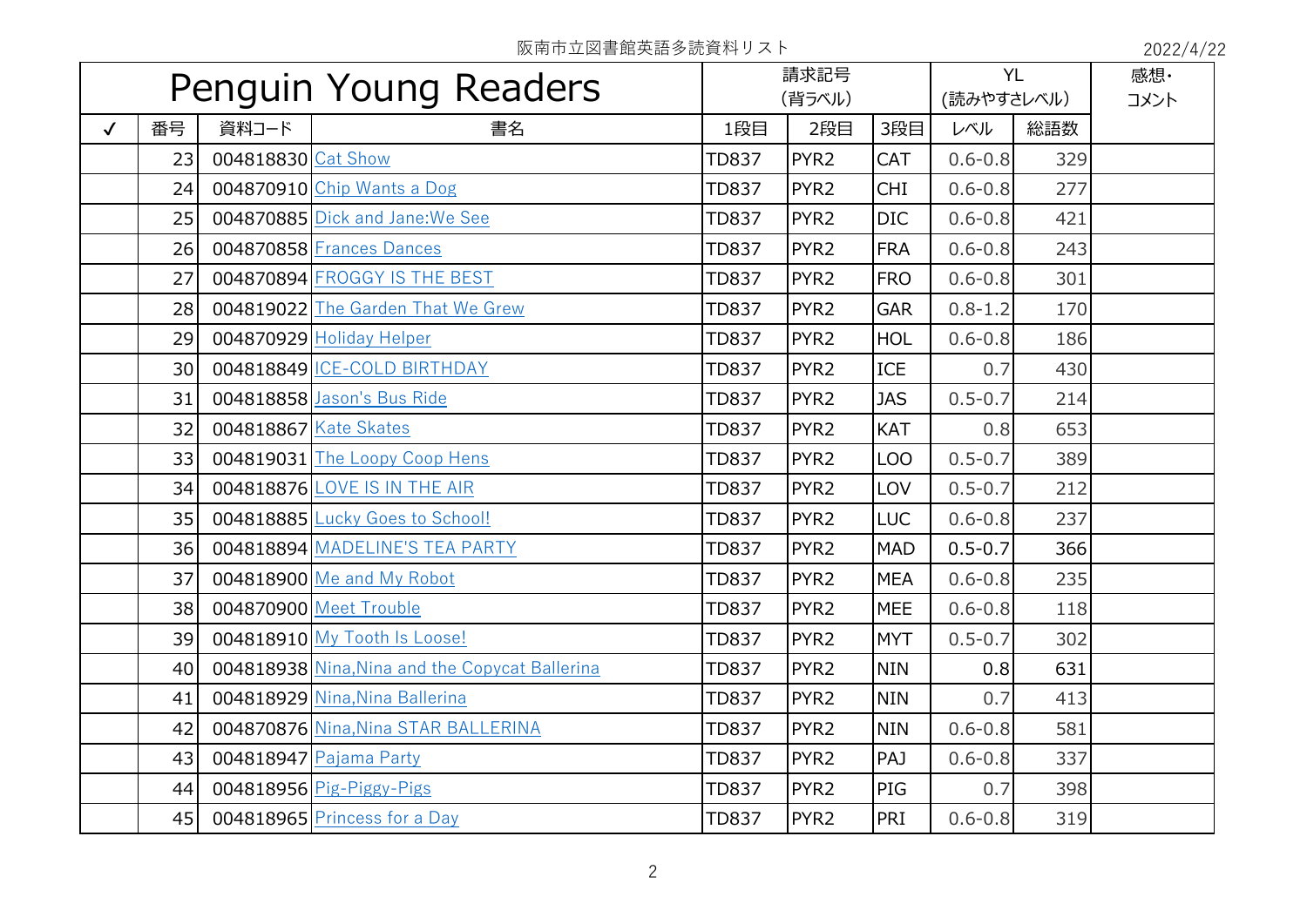| Penguin Young Readers |    |                      |                                                      | 請求記号<br>(背ラベル) |                  | <b>YL</b><br>(読みやすさレベル) |             | 感想·<br>コメント |  |
|-----------------------|----|----------------------|------------------------------------------------------|----------------|------------------|-------------------------|-------------|-------------|--|
| $\checkmark$          | 番号 | 資料コード                | 書名                                                   | 1段目            | 2段目              | 3段目                     | レベル         | 総語数         |  |
|                       | 46 |                      | 004819040 The Princess and the Pea                   | <b>TD837</b>   | PYR <sub>2</sub> | PRI                     | 0.8         | 300         |  |
|                       | 47 |                      | 004818974 Pup-Pup-Puppies                            | <b>TD837</b>   | PYR <sub>2</sub> | <b>PUP</b>              | 0.6         | 248         |  |
|                       | 48 |                      | 004818983 Puppy Parade                               | <b>TD837</b>   | PYR <sub>2</sub> | <b>PUP</b>              | 0.7         | 427         |  |
|                       | 49 | 004818992 Scat Cats! |                                                      | <b>TD837</b>   | PYR <sub>2</sub> | <b>SCA</b>              | $0.4 - 0.6$ | 153         |  |
|                       | 50 |                      | 004819069 TURTLE AND SNAKE'S DAY AT THE BEACH        | <b>TD837</b>   | PYR <sub>2</sub> | <b>TUR</b>              | 0.6         | 230         |  |
|                       | 51 |                      | 004870867 The Very Busy Spider                       | <b>TD837</b>   | PYR <sub>2</sub> | <b>VER</b>              | $0.6 - 0.8$ | 289         |  |
|                       | 52 |                      | 004819050 The Very Lonely Firefly                    | <b>TD837</b>   | PYR <sub>2</sub> | <b>VER</b>              | $0.6 - 0.8$ | 242         |  |
|                       | 53 |                      | 004819078 WOODWARD AND McTWEE                        | <b>TD837</b>   | PYR <sub>2</sub> | <b>WOO</b>              | 0.7         | 294         |  |
|                       | 54 |                      | 004819087 A Baby Panda Is Born                       | <b>TD837</b>   | PYR3             | <b>BAB</b>              | 1.1         | 773         |  |
|                       | 55 |                      | 004870965 Ant Plays Bear                             | <b>TD837</b>   | PYR3             | <b>ANT</b>              | $1.2 - 1.4$ | 1125        |  |
|                       | 56 |                      | 004819096 Baby MeerKats                              | <b>TD837</b>   | PYR <sub>3</sub> | <b>BAB</b>              | $1.4 - 1.6$ | 1591        |  |
|                       | 57 | 004819102 Baby Otter |                                                      | <b>TD837</b>   | PYR <sub>3</sub> | <b>BAB</b>              | $1.4 - 1.6$ | 1443        |  |
|                       | 58 |                      | 004870956 Backyard Chickens                          | <b>TD837</b>   | PYR3             | <b>BAC</b>              | $1.2 - 1.4$ | 818         |  |
|                       | 59 | 004819111 Big Cats   |                                                      | <b>TD837</b>   | PYR3             | <b>BIG</b>              | $1.6 - 1.8$ | 1915        |  |
|                       | 60 | 004819120            | BLACK OUT !: ANIMALS THAT LIVE IN THE<br><b>DARK</b> | <b>TD837</b>   | PYR <sub>3</sub> | <b>BLA</b>              | $2.0 - 2.4$ | 1811        |  |
|                       | 61 |                      | 004870938 BONES and the Apple Pie Mystery            | <b>TD837</b>   | PYR3             | <b>BON</b>              | $1.2 - 1.4$ | 833         |  |
|                       | 62 |                      | 004870947 BONES and the Clown Mix-Up Mystery         | <b>TD837</b>   | PYR <sub>3</sub> | <b>BON</b>              | $1.2 - 1.4$ | 1364        |  |
|                       | 63 |                      | 004871013 THE BOOKSTORE BURGLAR                      | <b>TD837</b>   | PYR <sub>3</sub> | <b>BOO</b>              | $1.2 - 1.4$ | 502         |  |
|                       | 64 |                      | 004870974 Dear Tooth Fairy                           | <b>TD837</b>   | PYR <sub>3</sub> | <b>DEA</b>              | $1.2 - 1.4$ | 1099        |  |
|                       | 65 |                      | 004819130 Dinosaur Eggs                              | <b>TD837</b>   | PYR <sub>3</sub> | <b>DIN</b>              | $1.0 - 1.2$ | 718         |  |
|                       | 66 |                      | 004819149 Do Dolphins Really Smile?                  | <b>TD837</b>   | PYR3             | <b>DOD</b>              | 1.3         | 1240        |  |
|                       | 67 | 004819158 EEK!       |                                                      | <b>TD837</b>   | PYR3             | <b>EEK</b>              | $1.2 - 1.4$ | 1151        |  |
|                       | 68 |                      | 004819167 Flight of the Butterflies                  | <b>TD837</b>   | PYR <sub>3</sub> | <b>FLI</b>              | 1.3         | 927         |  |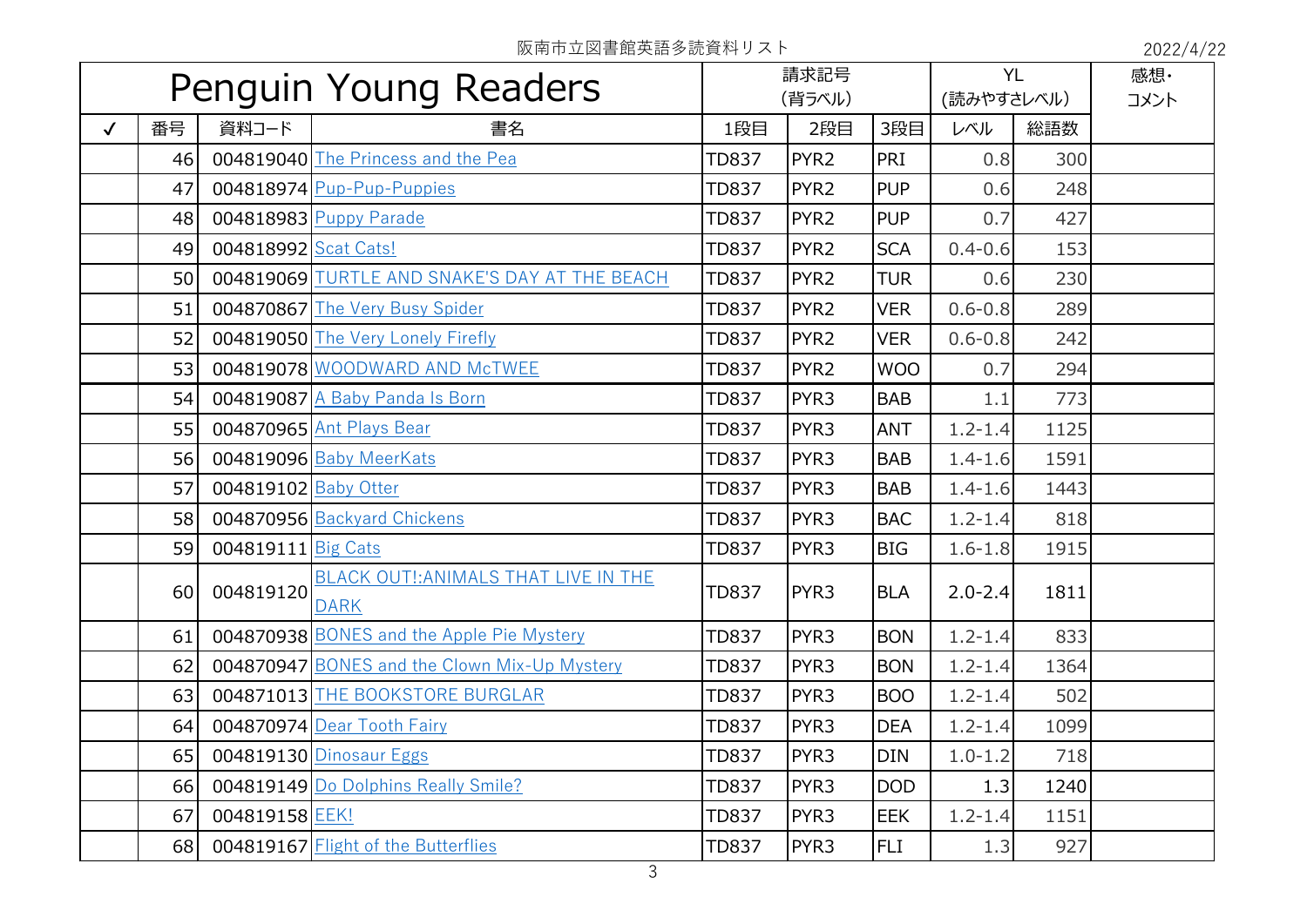| Penguin Young Readers |    |           | 請求記号<br>(背ラベル)                                                  |              |                  | <b>YL</b><br>(読みやすさレベル) |             | 感想·<br>コメント |  |
|-----------------------|----|-----------|-----------------------------------------------------------------|--------------|------------------|-------------------------|-------------|-------------|--|
| $\checkmark$          | 番号 | 資料コード     | 書名                                                              | 1段目          | 2段目              | 3段目                     | 総語数<br>レベル  |             |  |
|                       | 69 |           | 004819176 GIANT LIZARDS                                         | <b>TD837</b> | PYR3             | <b>GIA</b>              | 1.3         | 1061        |  |
|                       | 70 |           | 004819238 The Giant Jelly Bean Jar                              | <b>TD837</b> | PYR3             | <b>GIA</b>              | $1.2 - 1.6$ | 806         |  |
|                       | 71 |           | 004871022 Johnny Appleseed                                      | <b>TD837</b> | PYR3             | <b>JOH</b>              | $1.2 - 1.4$ | 288         |  |
|                       | 72 |           | 004819185 MORE TALES OF AMANDA PIG                              | <b>TD837</b> | PYR3             | OLI                     | 1.6         | 1926        |  |
|                       | 73 | 004870992 | A IS FOR AMBER: Orange You Glad It's<br>Halloween, Amber Brown? | <b>TD837</b> | PYR3             | <b>ORA</b>              | $1.2 - 1.4$ | 1484        |  |
|                       | 74 |           | 004819194 Owls: Birds of the Night                              | <b>TD837</b> | PYR3             | <b>OWL</b>              | 1.3         | 891         |  |
|                       | 75 |           | 004819200 Pearl and Wagner: One Funny Day                       | <b>TD837</b> | PYR3             | <b>PEA</b>              | $1.2 - 1.4$ | 846         |  |
|                       | 76 |           | 004819210 Pearl and Wagner: Three Secrets                       | <b>TD837</b> | PYR3             | <b>PEA</b>              | 1.3         | 1197        |  |
|                       | 77 |           | 004870983 Pearl and Wagner: Five Days Till Summer               | <b>TD837</b> | PYR3             | <b>PEA</b>              | $1.2 - 1.4$ | 989         |  |
|                       | 78 |           | 004819229 Princess Lulu Goes to Camp                            | <b>TD837</b> | PYR <sub>3</sub> | PRI                     | 1.3         | 1104        |  |
|                       | 79 |           | 004871004 THREE UP A TREE                                       | <b>TD837</b> | PYR3             | <b>THR</b>              | $1.2 - 1.4$ | 866         |  |
|                       | 80 |           | 004819247 The Very Quiet Cricket                                | <b>TD837</b> | PYR <sub>3</sub> | <b>VER</b>              | 1.0         | 380         |  |
|                       | 81 |           | 004819256 Wagon Train                                           | <b>TD837</b> | PYR <sub>3</sub> | <b>WAG</b>              | $1.2 - 1.4$ | 959         |  |
|                       | 82 | 004819265 | WATCH OUT !: THE WORLD'S MOST<br><b>DANGEROUS CREATURES</b>     | <b>TD837</b> | PYR3             | <b>WAT</b>              | $2.0 - 2.4$ | 2251        |  |
|                       | 83 |           | 004819274 Why Do Birds Sing?                                    | <b>TD837</b> | PYR3             | <b>WHY</b>              | 1.8         | 1785        |  |
|                       | 84 |           | 004819283 Why Do Dogs Bark?                                     | <b>TD837</b> | PYR3             | <b>WHY</b>              | $1.6 - 2.0$ | 1500        |  |
|                       | 85 |           | 004819292 Young Cam Jansen and the Circus Mystery               | <b>TD837</b> | PYR3             | YOU                     | 1.4         | 1853        |  |
|                       | 86 | 004819309 | Young Cam Jansen and the Knock, Knock<br><b>Mystery</b>         | <b>TD837</b> | PYR3             | YOU                     | 1.0         | 1200        |  |
|                       | 87 |           | 004819318 Young Cam Jansen and the Magic Bird Mystery           | <b>TD837</b> | PYR3             | YOU                     | 1.4         | 1184        |  |
|                       | 88 |           | 004819327 Young Cam Jansen and the Molly Shoe Mystery           | <b>TD837</b> | PYR <sub>3</sub> | YOU                     | $1.2 - 1.4$ | 1451        |  |
|                       | 89 |           | 004819336 Young Cam Jansen and the Pizza Shop Mystery           | <b>TD837</b> | PYR3             | YOU                     | $1.2 - 1.4$ | 1392        |  |